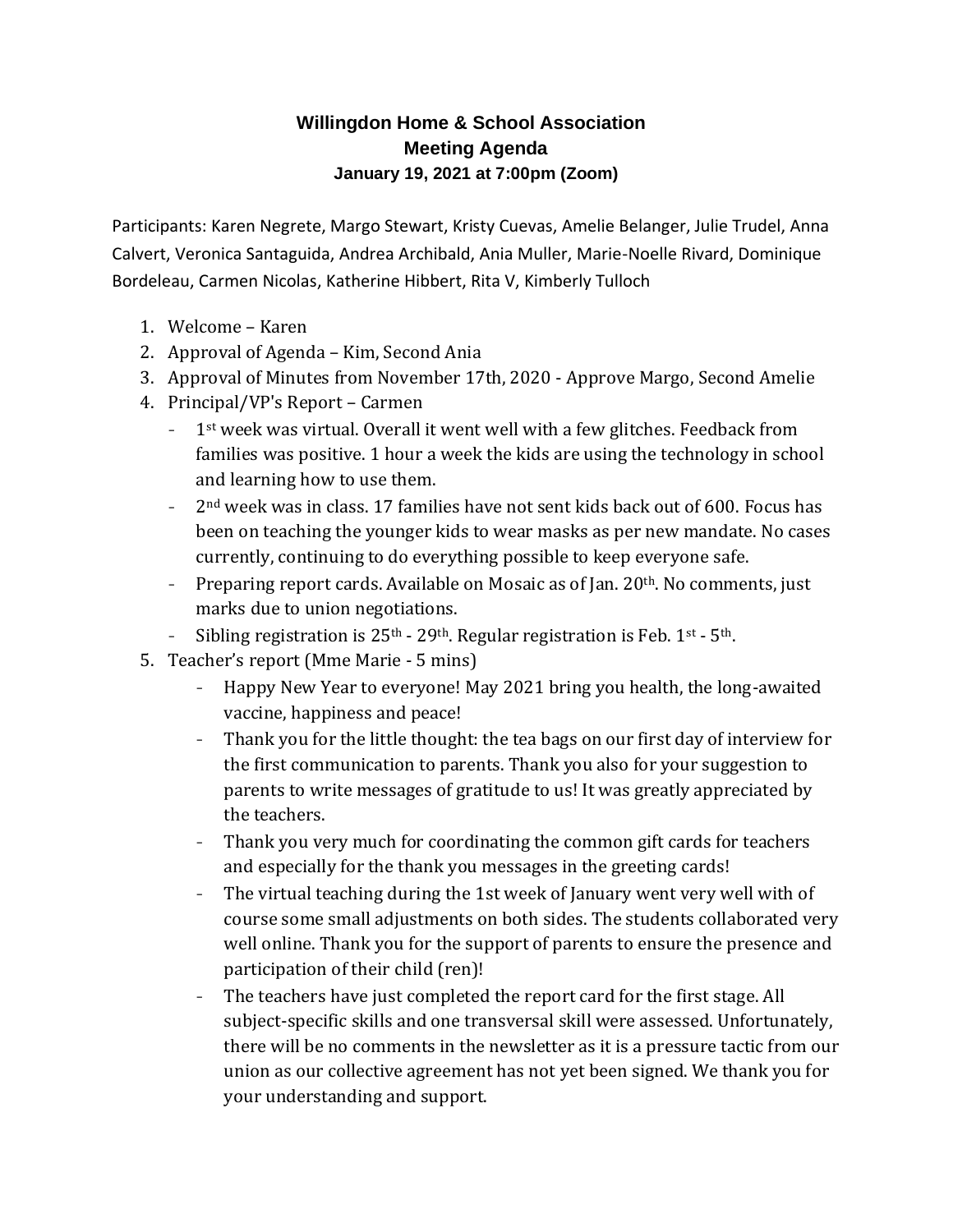- Little news from the levels:
- kindergarten: We are dealing with the following topics: clothing and winter. We count to 100 and have fun learning to write our numbers and letters! We can't wait to celebrate the 100th day of school in February !!
- Grade 1: In January, we tackle the theme of winter and the sounds r, f, v and j. In mathematics, we work with the hour (: 00 and: 30), diagrams, numbers 0 to 50, and missing terms.
- 3rd year: the month of January is devoted to winter sports and the study of verbs from the 1st group in the present tense.
- 4th year: Winter sports, group life in humans and animals (reflection in ECR and practice in plastic arts.) Parents visit us (virtually) in classes 104 and 25 to share a moment in French: read a story, tell us about their work, etc.
- 5th year: We are working on the tales / the 5 parts of a story in preparation for the public speaking whose presentations will take place at the end of January and the beginning of February.
- 6. Communications report. Amelie & Andrea
	- Karen A big thank you from everyone for all of your time and contributions. They have been contributing on a significant way.
	- Amelie Took a break from posting because of the holiday.
	- Instagram- 82 followers to date, 2 or 3 likes per post, which is low. Need more posts to foster growth. Question was asked: "Should we follow back the parents that follow us? It can help with increasing our followers."
	- Even a \$10 investment could boost our numbers. It helps you target who you want to see it. Look at numbers later and see if it makes sense to put some money behind it.
	- H&S can help by liking Facebook and Instagram posts.
	- E mail open rate is 46%. (not so bad considering 1 parent per couple is opening it)
	- It was asked that important e mails are included in the school admin e mails. School admin is also sharing the H&S social media posts.
- 7. Treasurer's report Anna
	- -Big thank you from the group for all the hard work with the funds. There has been a lot in the works.
	- \$39,501.38 current balance
	- \$6,320 uncashed cheques
	- \$8,230 family emergency fund
	- \$3,373 grad balance, \$4,141 Froyo, \$5,000 unattributed
	- \$759 Recette en pot, deposited this week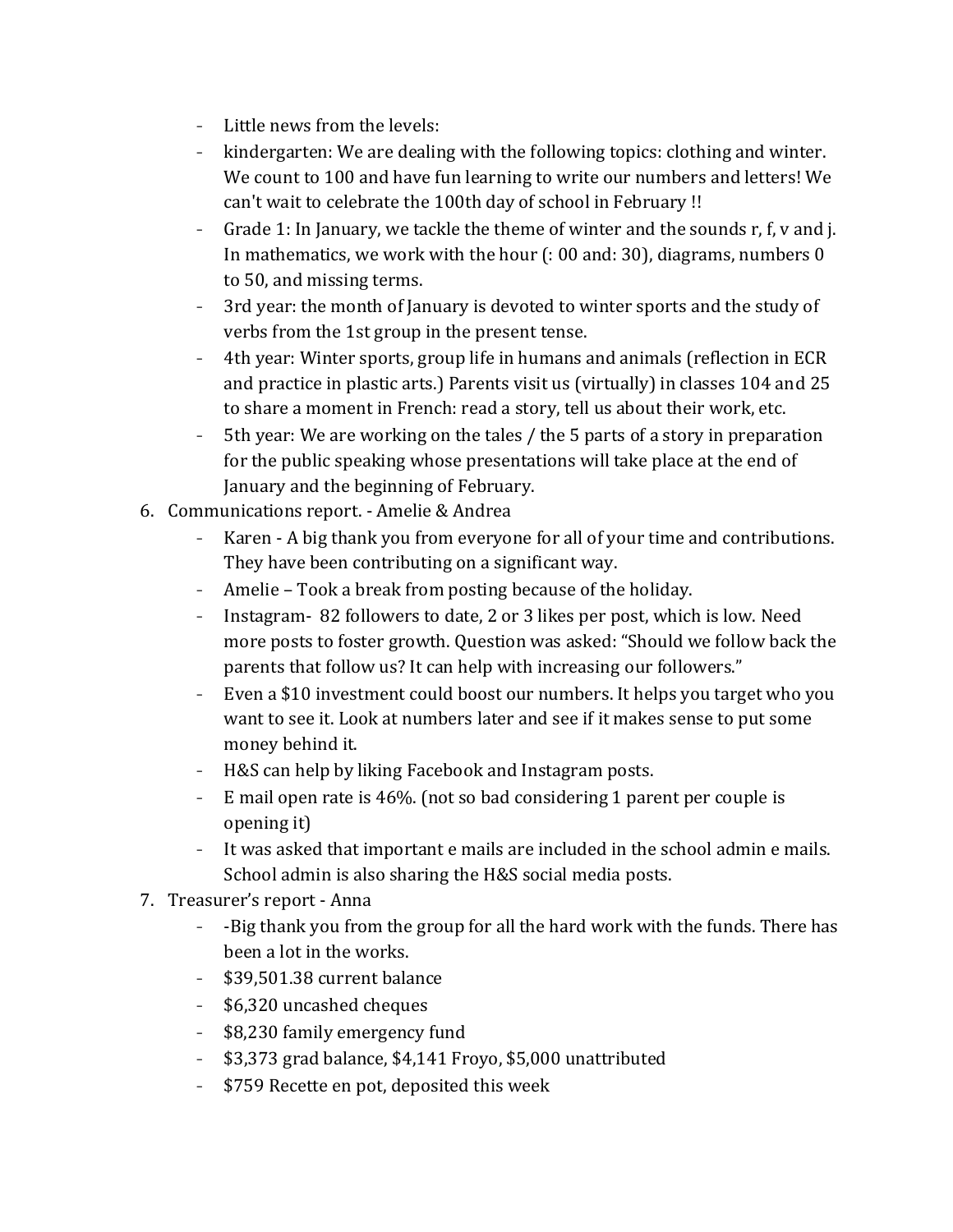- \$12,435 remaining balance
- Bank fees are very high. Is there a way to lower these? Either 1 time expenses or ongoing.
- No money has come in from Editions Vaudreuil. Still owes us about \$2,500. Hopefully we will receive it in the next week or 2.
- Question: The money from grad does that include the froyo numbers that were allocated for grad? The answer is no. Julie and Anna will connect. Some refunds were made so numbers are in flux. Sitting around \$1,900 ish. TBC
- 8. Membership Report Karen
	- Nothing to report at this time. We didn't do a membership campaign this year.
- 9. Family Emergency Fund Report (Kristy 5-10 mins)
- a. 2020 Recap
	- Holiday Cheer baskets in collaboration with Carolyn's Toy Drive brightened the holidays for 12 families.
	- Outpouring of donations left us with a balance of both food and funds to continue to support families through Jan-Feb.
	- Currently 17 families are registered for the Family Support Fund and we anonymously support additional families working closely with Maya.
	- Since September, we have raised +\$3500 including a whopping \$2300 in direct donations as part of the holiday drive.
- b. 2021 GOALS
	- Work on sponsorship for winter gear for 2021-22
	- Canadian Tire/L'Equipper has a sponsorship program we can apply for
	- Tackle issues surrounding food insecurity and healthy eating
	- Develop sponsorships or fundraising with the goal of providing lunches 5 days a week for FSF families.
	- Mobilize the Willingdon Community Pantry to directly respond to the ongoing food insecurity crisis
	- Improve engagement with the community, work on connecting families
	- Improve our knowledge and ability to connect families to additional services within the community, create an open database for these contacts.
- c. Three-Pronged-Fork
	- Thoughtful Thursdays! Direct community collection to support the pantry with dry/canned goods
	- Partnership with Tablee des Chefs. Recovery and distribution of fresh goods.
	- Partnership with Prixmium. For regular access to fresh goods, delivered free.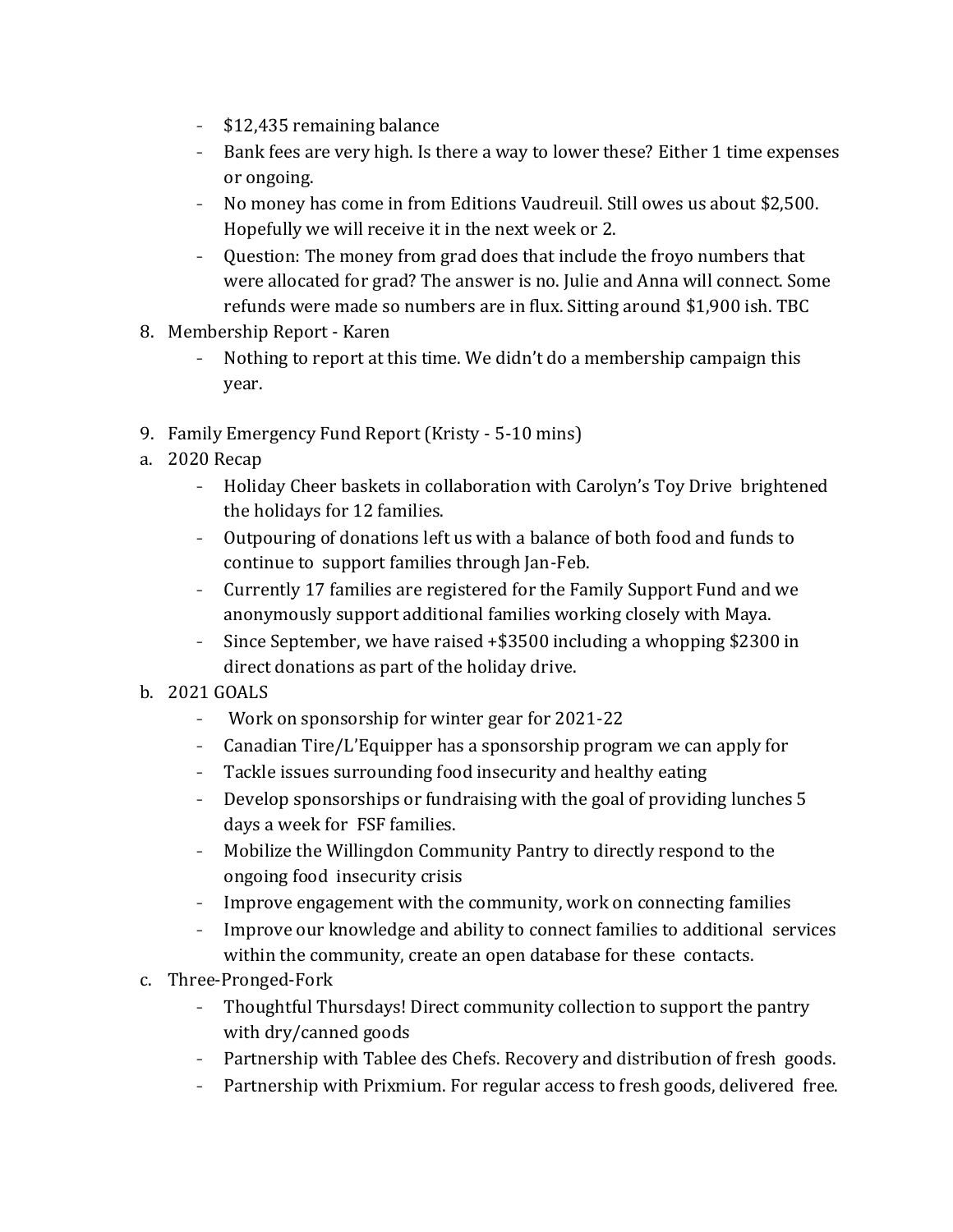### d. Thoughtful Thursdays

- Jan 21st!!
- Outside collection, in the mornings 8:45-9:30 with shuttle to SR. One volunteer per month.
- Due to limited drop off, a strong social media campaign in combination with promo through the kids themselves will be critical
- Ideally starting end of January, once monthly through June.
- Launches tomorrow
- Monthly focus to direct giving and hopefully balance the pantry and respond to feedback
- FSF Direct donation link to be included, goal would be to increase our monthly budget so that families would receive support from the pantry and fresh produce
- Collection of non-perishable goods and toiletries
- Going to put a poster board outside during pick up so that parents get the message for thoughtful Thursdays. Poster boards are going out tomorrow. There will be a bin that will be outside to be used for the donations. Miya is the person to connect with for the family support.
- e. Tablee des Chefs
	- Food recovery reduces food waste and distributes food to families in need.
	- This program will require volunteers to deliver donations to Senior for division and further distribution to families
	- Recovery is sporadic and will not always coincide with immediate needs.
	- Premiere Moisson perhaps weekly
- f. Prixmium
	- Primarily a supplier of restaurants, in light of COVID, pivot to
	- baskets delivered to homes.
	- Produce is excellent quality and delivery is free. Usually delivered next day.
- g. Prixmium 2
	- This will improve our ability to provide healthy fresh
	- options along with the
	- pantry items and between recoveries from Tablee des Chefs.
	- \$25 per basket (fruit/veggie) plus pantry items we are doubling our current
	- capacity on the same budget
	- One fruit & one veggie basket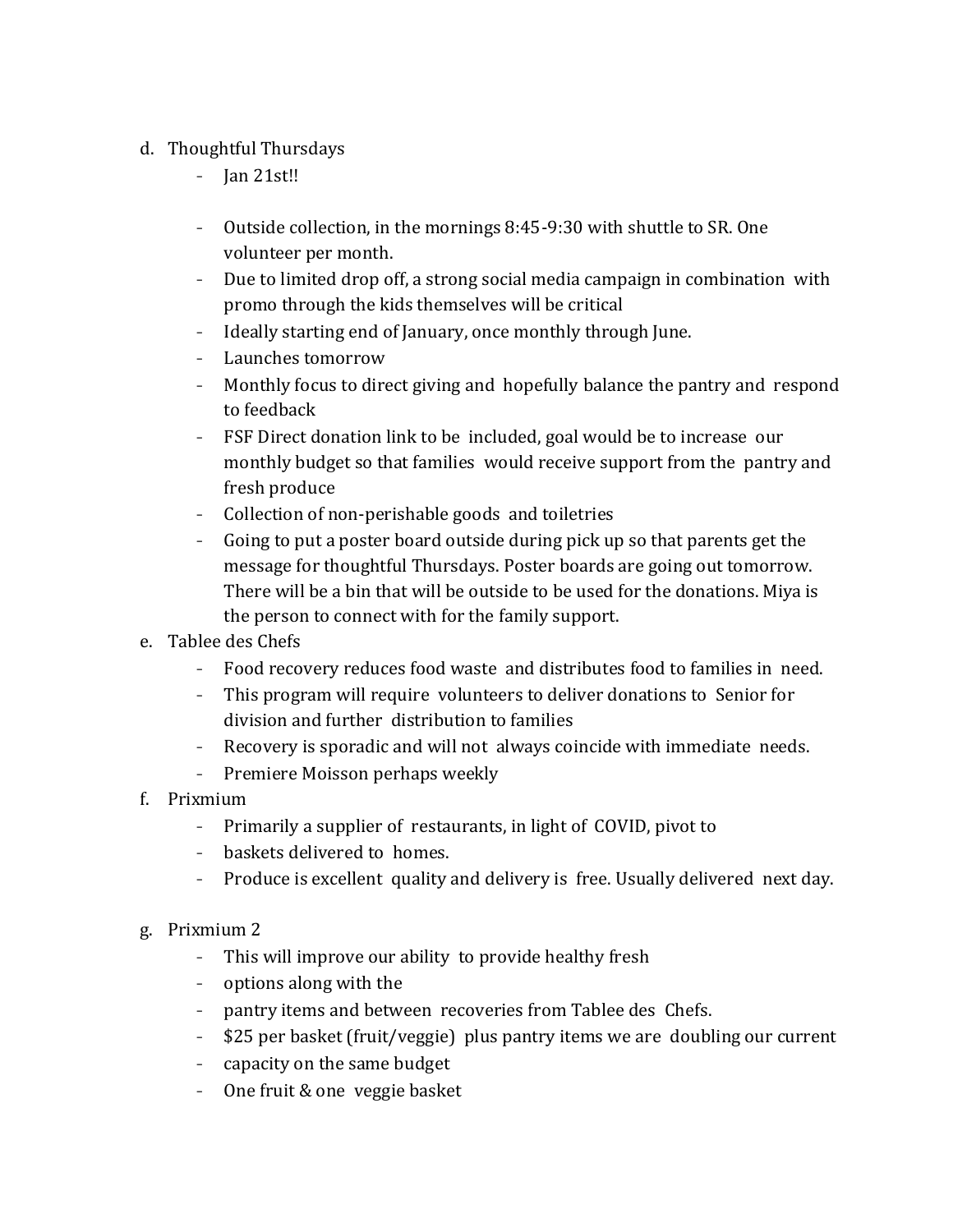### h. Engagement

- Continued participation in the HS newsletter
- Dedicated social media content, perhap a channel devoted to low cost/free things to do around Mtl, low cost recipes etc.
- Compile database of helpful links (featured in our SM content) to be added to the FSF section of the blog.
- Launch a challenge to the community to create cooking videos with their favorite low-cost winter comfort food.
- Recipes/Videos will be uploaded to youtube and share as part of the dedicated social media content.
- Top 3 prizes? Boost excitement/engagement
- i. Other
	- We need to start planning next years fundraisers.
	- Amelia to meet with Kristy in regards to the facebook post and newsletter as to what should be communicated.
- 10. Grad Committee Report Julie
	- a. Had a meeting Jan.  $18<sup>th</sup>$ , everything is coming along.
	- b. Finances Total in grad account is \$7,400 plus Froyo. Spent \$2,200 on grad sweatshirts.

Still need to fund, yearbook, party, legacy gifts and gifts for the teachers. Currently developing a budget. They are close to where they want to be but would like to do a little more fundraising.

- c. Yearbook Found a graphic designer. It should cost about \$2,000
- d. Going to have a celebration at the school June  $23<sup>rd</sup>$  including an outdoor ceremony leading into an afternoon/evening party. Pizza will be served but in class bubbles. If the weather is bad, they would move into their classrooms.
- e. Considered doing a Valentines market but they don't think its feasible at this time. They are going to sell chocolate bars on Feb 12<sup>th</sup> at the sr. campus. There are \$2 and \$5 options, with a 50% profit. Maya will manage sales. Still waiting to decide on the supplier. Laura Secord or Worlds Finest.
- f. Considering a spirit wear sale end of Feb March break with pick up end of march. Spirit wear can be ship to home they just have to pay the shipping.
- g. Exploring doing Plantables. It would be one or the other.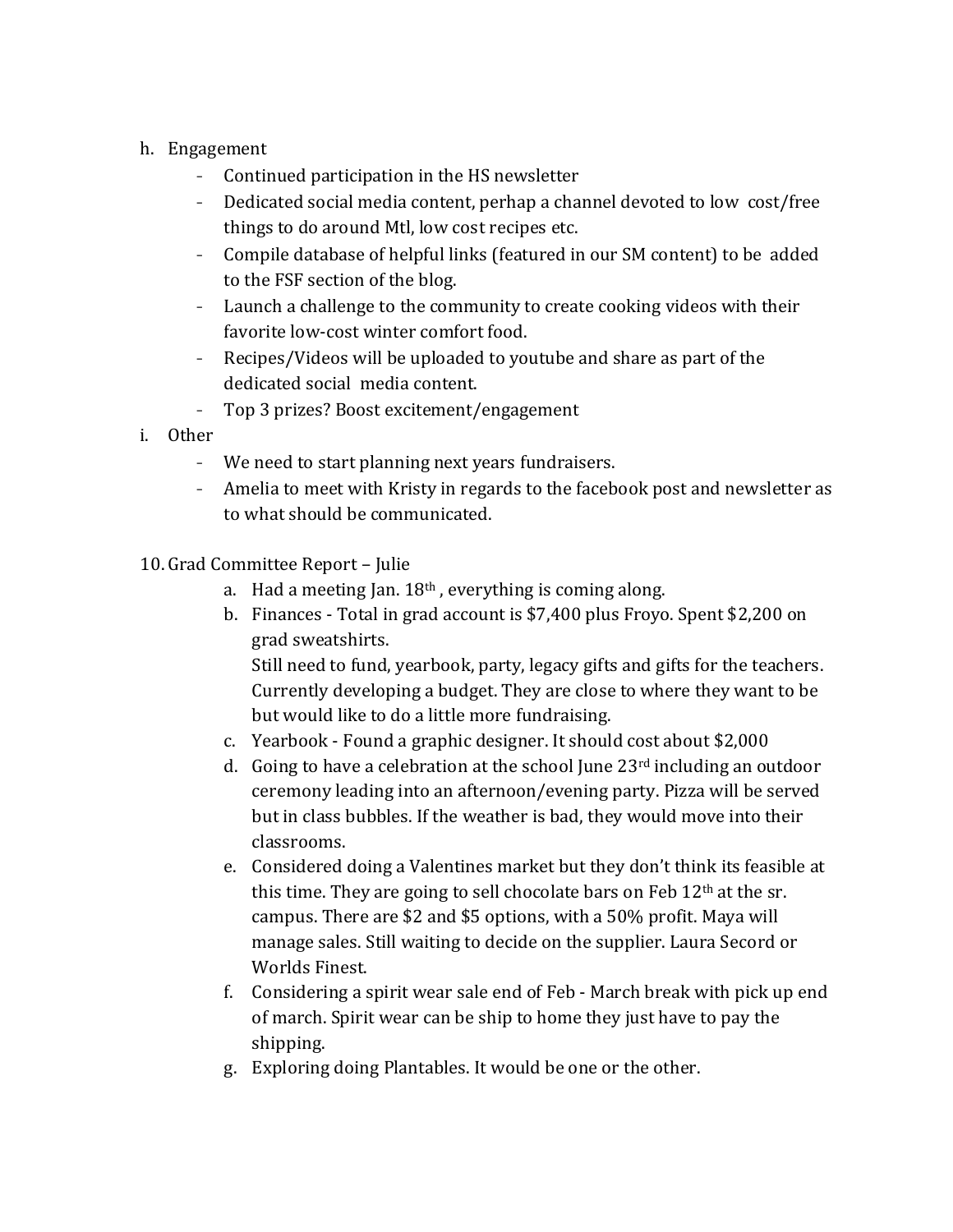h. Hoped to do a dance a thon to get the kids involved. Possibly on zoom. Not sure how to make it a fundraiser.

### TSAW updates Ania & Kim

- Feb  $8<sup>th</sup>$  to  $12<sup>th</sup>$  is appreciation week.
- Focus on healthy bodies (Monday), brains (Wednesday), and hearts (Friday). Monday - Kleenex, pocket hand warmers.
- Wednesday Book baskets
- Thursday Chocolates
- Will be set up so it's a 1 time drop off and then ask that it be distributed internally.
- Friday everything will be prepared and to Carmen for Monday. Carmen has asked that we Move Fridays Chocolates to the Thursday. Friday she has something planned.
- Wanted to include the community but the challenge is equity. Some people get into it and some don't. So its not even across the teachers.
- Ania came up with the idea to ask the community to share words or pictures and it will go on 1 big poster that would go up in the school. Community gift to everyone. "Why I love my Willingdon"
- It was suggested to explore a Montreal artist that will collect all of your children's art and puts it into 1 picture, prints it and frames it. Then it becomes a piece of art on the wall. Julie to share the name.
- TSAW would like a little more money. \$689 is all they have spent to date. They are going to create a budget and make a request. In a previous meeting \$1,500 has been approved.

### 11. EDP Report - Tanya

- N/A

# 12. Other Business:

- a. School photos
	- Sent Carmen some questions, she took them to the covid task force. They would like a photographer that could move classroom to classroom otherwise it takes a long time because the space needs to be disinfected in between.
	- Avoid group picture or find a way to do it outside or in a way that the kids are not close together.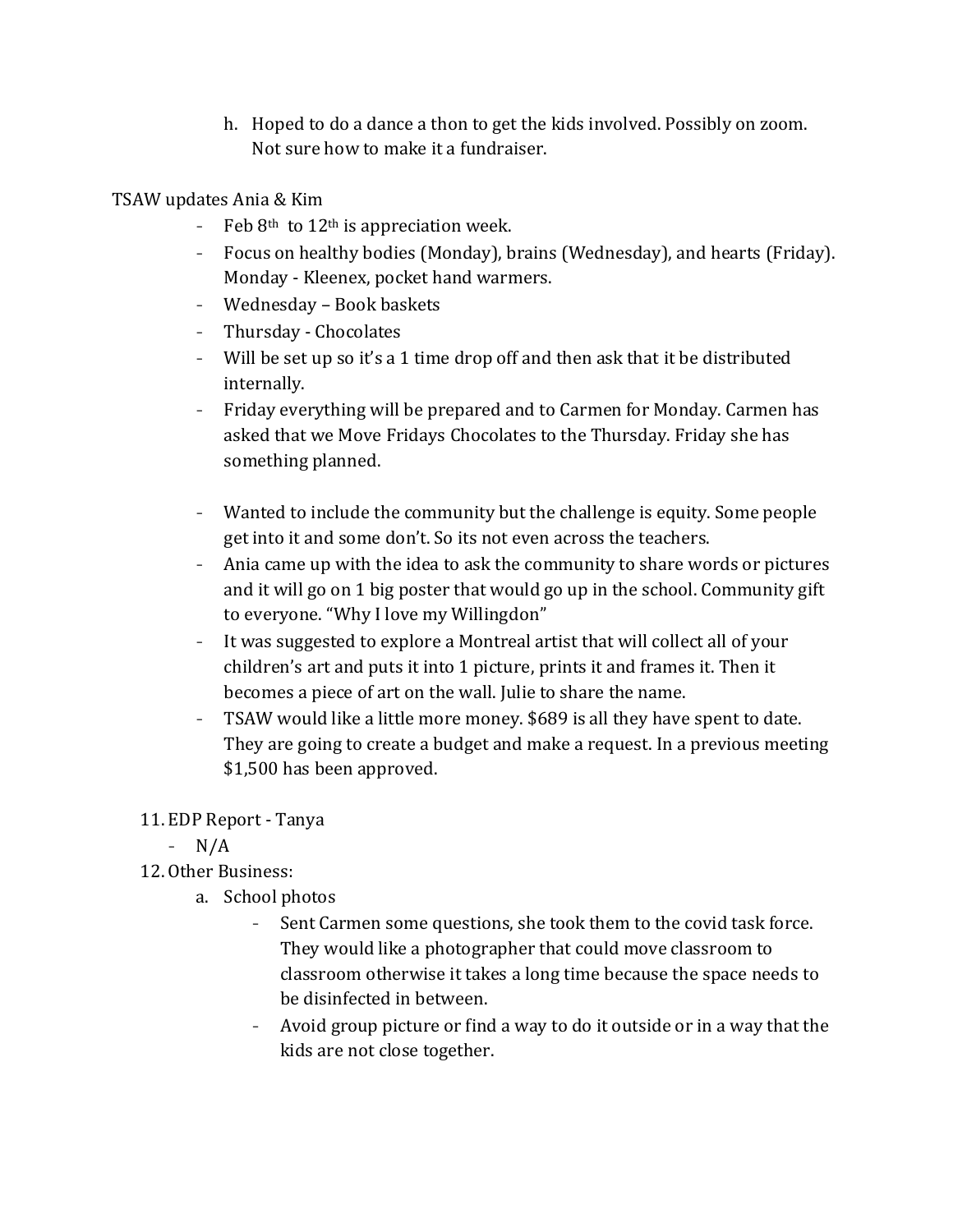- Could they split the grades over two days possibly with 2 different photographers? Might help with an earlier date because of a smaller group.
- How would you get parent volunteers in? Usually there are almost 5 volunteers a day.
- Margo has a contact that could be available in May. Carmen is worried that might be too late for grad. See if she can just do the grade 6's earlier. Yearbooks go for publishing in May. Margo will connect to the photographer and find out pricing.
- With Green Apple (Life Touch) the lowest pricing is usually around \$20 for the smallest package. Others are coming in around that price plus a little more.
- a. Book fair/Scholastics: (Karen)
	- i. Fall Book fair recap: \$3,870.78 in books sold (compared to \$4,767.99 in 2019) Rewards dollars are at \$5,100. Thinking of skipping the winter fundraiser.
	- ii. Teacher book fair (TSAW week in February) it's a go. Carmen will sort out the distribution.
	- iii. Do another online book fair in Feb? If teachers want to provide their own link we can help support them.
	- b. Recette en Pot: Tara
		- i. Coordinator: Tara McRae
		- ii. Recap: 230 jars sold with 30% profit, \$2 527.70 Total sales
		- iii. Amount Raised: \$759.00 a lot less then normal but its because of the min 6 jar or need to pat a delivery fee. Already received a cheque
	- c. Funscrip fundraiser : Veronica
		- Launched, Ongoing
		- 24 orders to date. \$381.73 in total donations.
		- There is potential to make more if we push it. Also see if there is a way to make the payment seem simpler. Seems overwhelming because there were too many options.
	- d. School Supplies:
		- i. Editions Vaudreuil or other supplier? Deadline for EV is April 30th.
			- Explored the option to do the school supplies ourselves. Its a way to make huge money but it is a crazy amount of work. Don't think it is an option right now. Especially with Covid it's a lot more complicated. Going to stick with EV.